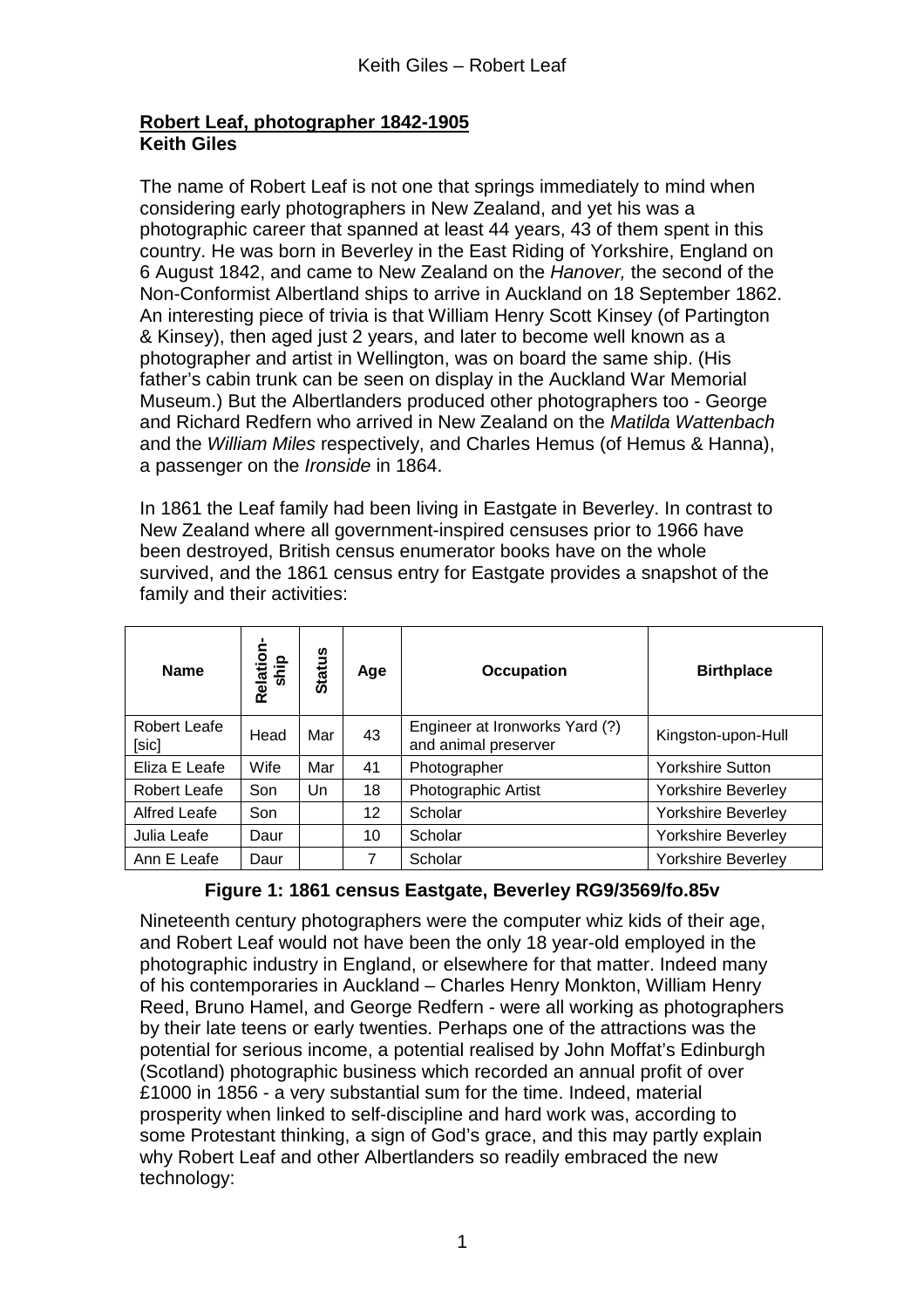But Robert Leaf's photographic education probably commenced even earlier than 1861. Harold Cazneaux, famous for his Australian photographic studies of the 1920s, joined the Adelaide studio of Hammer & Co at the age of 18, but had been introduced to photography by his parents who had together run Cazneau and Connolly on Lambton Quay in the 1870s and 1880s; and Robert seems to have had a similar induction into the profession through the enthusiasm of his own mother and father.

Most female photographers around this time either regarded photography as a stopgap employment until something better came along, or found themselves taking over studios on the deaths of their photographer husbands. Very few deliberately chose photography as a career, or viewed it as an opportunity for creativity. Robert Leaf's mother, Eliza Elizabeth Leaf, however, seems to have been the exception. She was probably a skilled artist - at least three oil paintings of Robert Leaf, father and son, have survived that could have been painted by her – and it seems possible that it was her artist's eye that led her to be a photographer. Another reason may have been the technical developments in the decade between 1851 and 1861 (Eliza Leaf appears to have taken up photography some time after 1851, see figure 2)

| <b>Name</b>         | Relation-<br>ship | <b>Status</b> | Age            | <b>Occupation</b>           | <b>Birthplace</b>         |
|---------------------|-------------------|---------------|----------------|-----------------------------|---------------------------|
| <b>Robert Leaf</b>  | Head              | Mar           | 31             | <b>Engineer in Saw Mill</b> | <b>Yorkshire Hull</b>     |
| Eliza Leaf          | Wife              | Mar           | 33             |                             | <b>Yorkshire Hull</b>     |
| <b>William Leaf</b> | Son               |               | 10             | Scholar                     | <b>Yorkshire Hull</b>     |
| <b>Robert Leaf</b>  | Son               |               | 8              | Scholar                     | <b>Yorkshire Beverley</b> |
| <b>Alfred Leaf</b>  | Son               |               | $\overline{2}$ |                             | <b>Yorkshire Beverley</b> |

## **Figure 2: 1851 census Eastgate, Beverley HO107/2359/fo.421v**

that simplified and cheapened photographic processes, making photography much more accessible to men and women alike. And the local photographer Ann Cook, who opened a portrait studio in nearby Hull in 1843, having purchased a licence from the London entrepreneur Richard Beard, may have been another influence. But the encouragement and ingenuity of her husband, Robert Leaf senior, must not be discounted. In Beverley he worked as a factory engineer, but had a sideline in taxidermy; in Auckland he was a saw doctor, an employee of the Union Sash and Door Company in Mechanics Bay and, according to the 1882 *Return of the Freeholders of New Zealand*, a cabinetmaker. Early cameras were in a sense little more than wooden boxes, and Robert senior may well have used his engineering and carpentering skills to craft the family's first photographic apparatus.

If Robert Leaf junior established a photographic studio immediately on arrival in New Zealand in 1862, there is no record of it. Instead anecdotal evidence relates that he and his elder brother William became involved in the New Zealand Wars, and that William was killed in fighting in January 1866. Robert